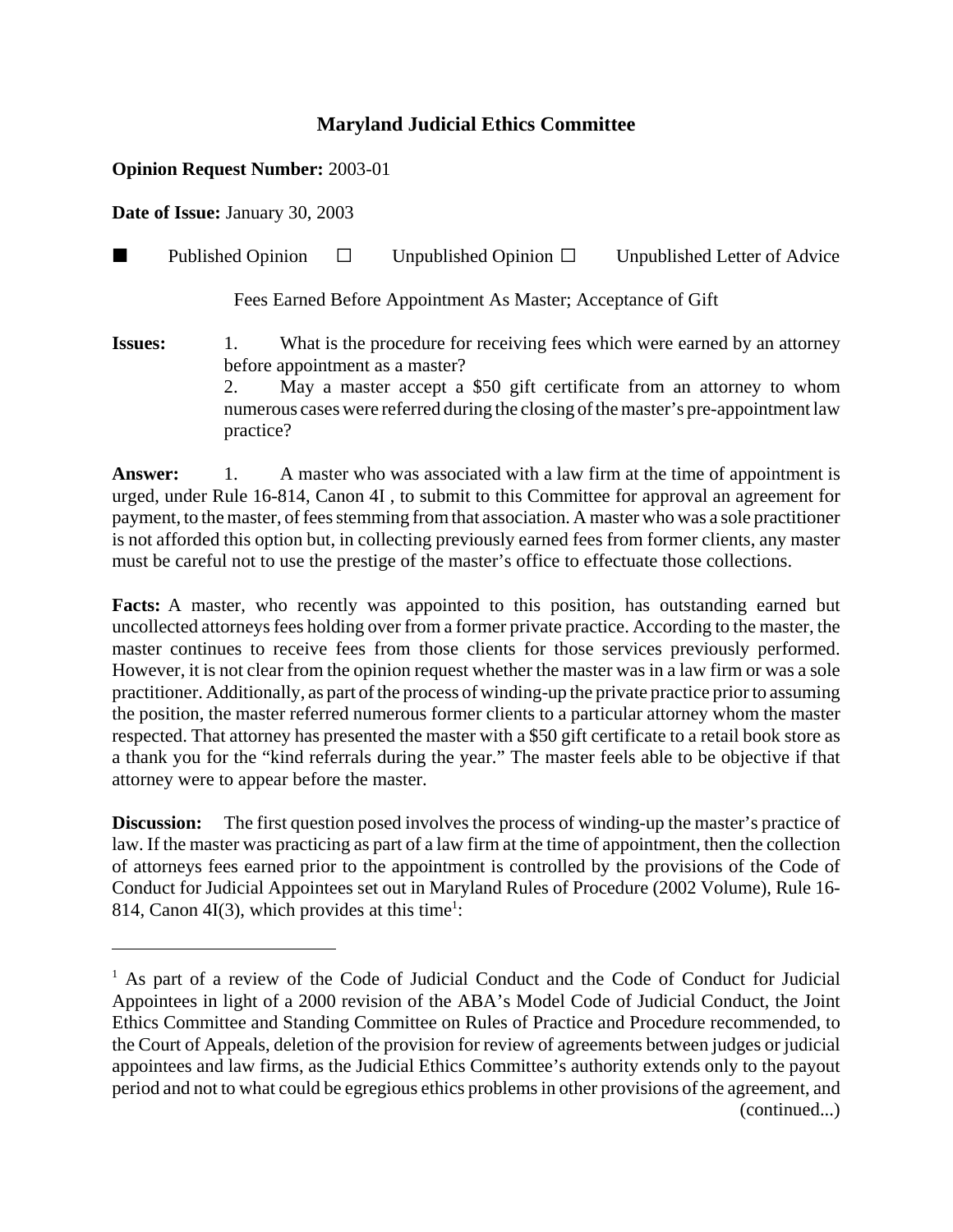## **Maryland Judicial Ethics Committee**

**Opinion Request Number:** 2003-01

**Date of Issue:** January 30, 2003

Published Opinion  $\Box$  Unpublished Opinion  $\Box$  Unpublished Letter of Advice Page 2 of 3

Prior to assuming official duties, a full-time judicial appointee should enter into an agreement for payments relating to the judicial appointee's former law practice and should submit the agreement to the Judicial Ethics Committee so that the Committee may review it as to the reasonableness of the time provided for payments to be made under the agreement. A payment period limited to a maximum of five years or less is presumptively reasonable. A longer payment period is permitted only with the Committee's prior approval as to its reasonableness. An agreement entered into under this provision may not be amended without the prior approval of the Judicial Ethics Committee.

Thus, if the master was previously a part of a law firm at the time of appointment, then the master should comply with Canon 4I(3). If, on the other hand, the master was a sole practitioner, then the master may continue to collect and receive attorneys fees directly<sup>1</sup>. However, extreme caution is advised in that the master should neither lend the prestige of the office nor give the appearance of impropriety in any collection process.

The second question which has been asked concerns the receipt of gifts in general by a master and is directly dealt with in Rule 16-814, Canon 4F, which provides in pertinent part:

F. *GIFTS.*

(1) A judicial appointee must be especially careful in accepting gifts, favors, and loans from persons not in the judicial appointee's immediate family. However innocently intended, gifts and favors from such persons, especially gifts and favors having substantial monetary value, may create an appearance that the judicial appointee could be improperly beholden to the donor. ...

A judicial appointee also is a "State official" and, therefore, an "official" for purposes of the Maryland Public Ethics Law – Maryland Code Annotated (1984, 1999 Replacement Volume), State Government Article § 15-101 *et seq.* Section 15-505 limits an official's acceptance to *inter alia* gifts not tending or designed "to impair the impartiality and independence of judgment". In the opinion request, the master states that "[w]hile I feel I can be objective if this attorney were to appear before me, I do not wish to accept [this] gesture of thanks, if it is improper". Canon 2A states that "[a] judicial appointee should behave with propriety and should avoid even the appearance of impropriety. ..." Ordinarily the receipt of gifts outside the exceptions enumerated in Canon 4 is risky at best and should only be done with extreme caution, if at all. Although the gift in question is not

 $\frac{1}{2}$ (...continued)

the impracticality of more extensive review. The provisions were duly deleted.

<sup>&</sup>lt;sup>1</sup> Shaman, *et al., Judicial Conduct and Ethics*, 2<sup>nd</sup> Ed., Michie, 1995; and *see* Opinion 93-38 (1993), Committee on Standards of Conduct Governing Judges Opinions (Florida).